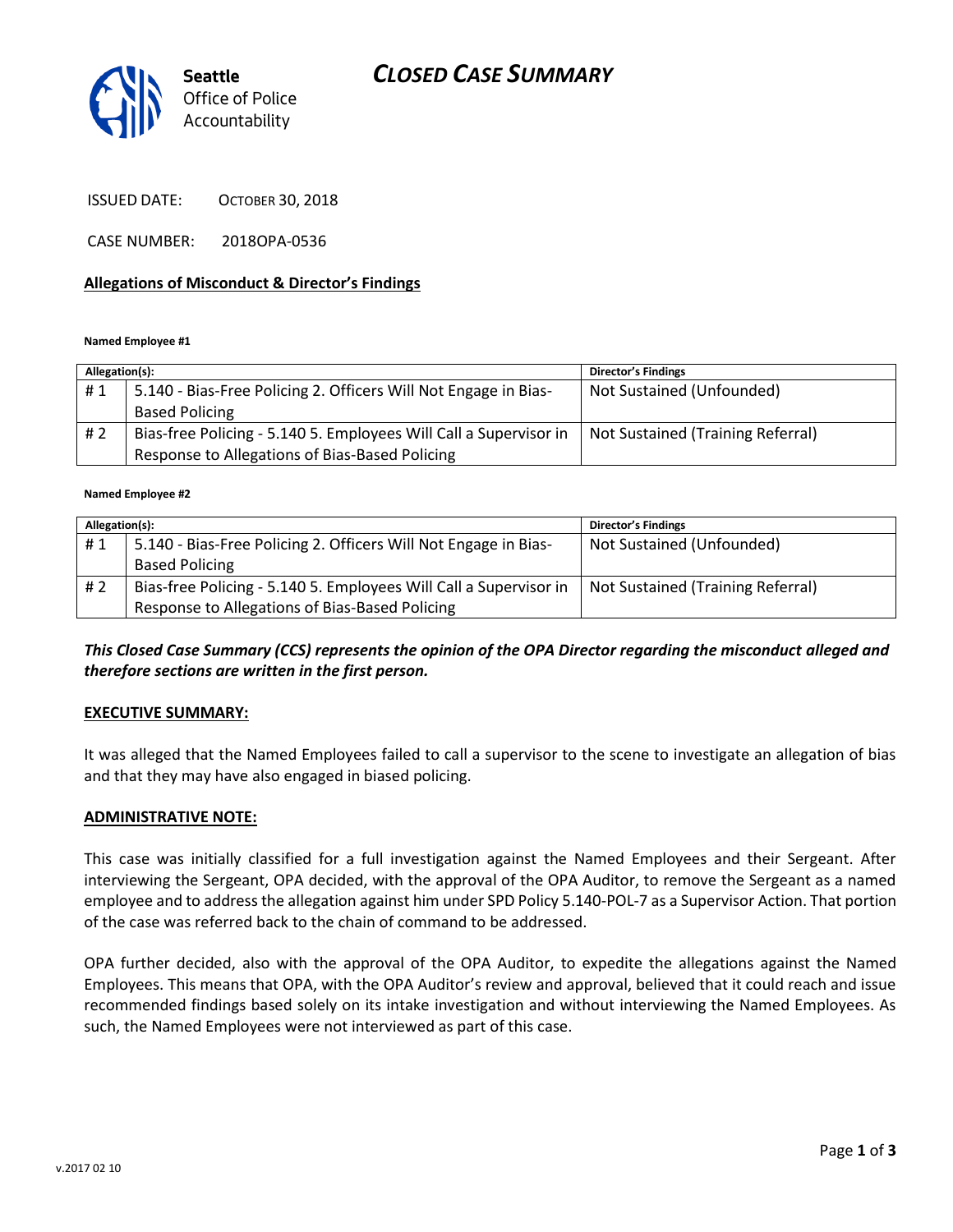



#### **ANALYSIS AND CONCLUSIONS:**

**Seattle**

*Office of Police Accountability*

## **Named Employee #1 - Allegations #1** *5.140 - Bias-Free Policing 2. Officers Will Not Engage in Bias-Based Policing*

The subject's cousin called 911 to report that the subject had been strangling his girlfriend, who was almost nine months pregnant. The subject had previous domestic violence incidents with his girlfriend, one that involved him threatening her with a firearm. When the officers arrived at the scene, the subject was no longer there. The girlfriend later called 911 to report that the subject had returned. The officers again came to the scene and located the subject.

The subject was placed under arrest. Around that time, he told Named Employee #1 (NE#1) and Named Employee #2 (NE#2) that he believed his arrest was due to his being Mexican. As such, the subject alleged that the Named Employees engaged in biased policing.

SPD policy prohibits biased policing, which it defines as "the different treatment of any person by officers motivated by any characteristic of protected classes under state, federal, and local laws as well other discernible personal characteristics of an individual." (SPD Policy 5.140.) This includes different treatment based on the race of the subject. (*See id*.)

Based on OPA's review of the record, including the Department video, it is clear that there was abundant probable cause for the subject's arrest. Accordingly, the subject's conduct, not his membership in any protected class, formed the basis for the police action taken against him. There is no evidence that either of the Named Employees engaged in biased policing or, for that matter, any misconduct. Instead, the Named Employees acted appropriately and consistent with policy.

For these reasons, I recommend that this allegation be Not Sustained – Unfounded as against both NE#1 and NE#2.

Recommended Finding: **Not Sustained (Unfounded)**

### **Named Employee #1 - Allegation #2**

#### *5.140 – Bias-free Policing 5. Employees Will Call a Supervisor in Response to Allegations of Bias-Based Policing*

During the review of the force used against the subject and his complaints of injuries, it was identified that NE#1 and NE#2 may have failed to immediately report an allegation of bias. It was further determined that no bias review was completed by the Named Employees' Sergeant. The Sergeant, who was originally also a named employee in this case, self-reported his failure to complete a Bias Review to OPA. He further indicated in that referral that the Named Employees did disclose the allegation of bias to him while at the precinct.

SPD Policy 5.140-POL-5 requires officers to call a supervisor in response to allegations of biased policing. The policy specifically instructs the following: "If a person alleges bias‐based policing, the employee shall call a supervisor to the scene to review the circumstances and determine an appropriate course of action." (SPD Policy 5.140-POL-5.)